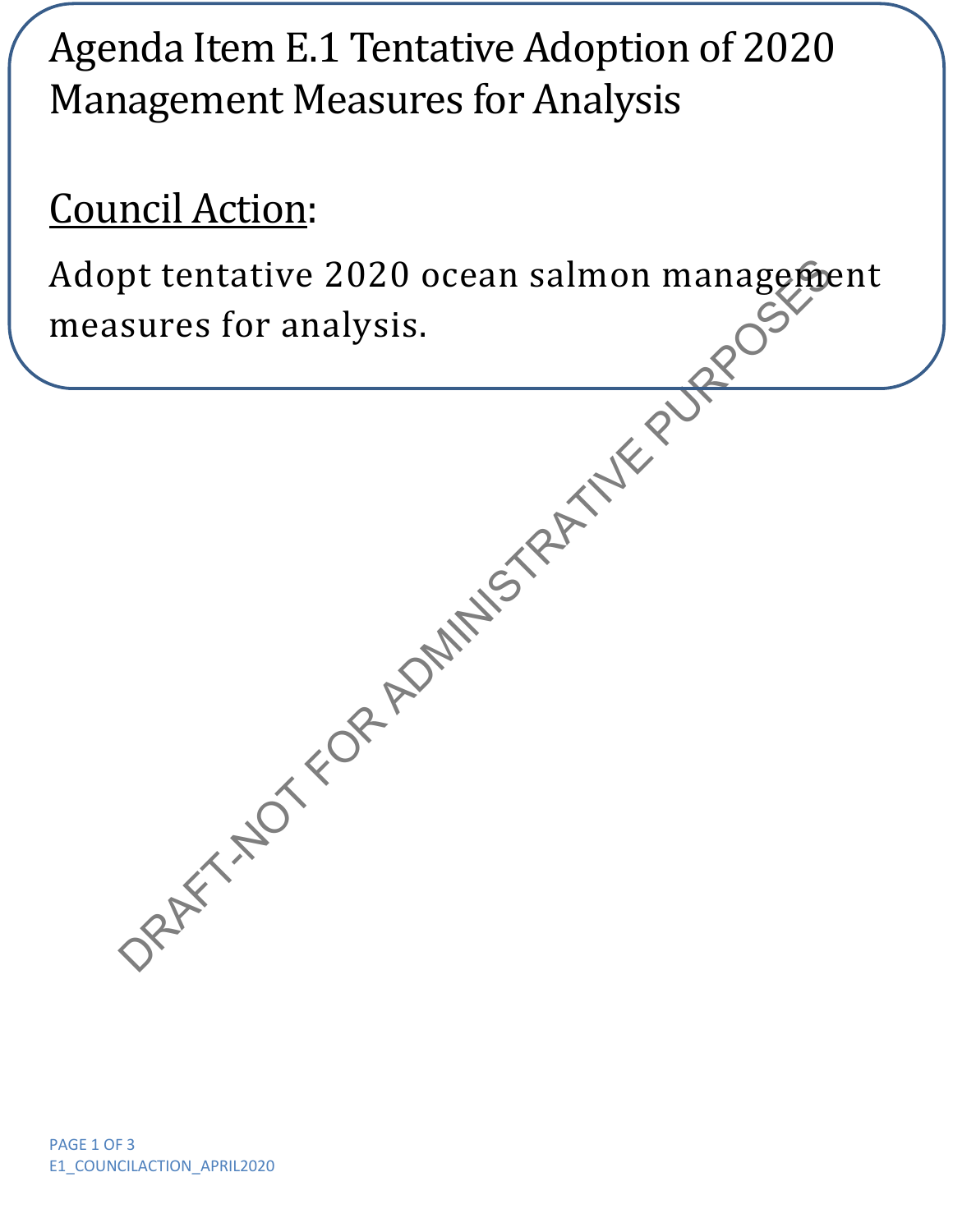**April 5, 2020**

**I move to tentatively adopt the ocean salmon fishery management measures for non-Indian fisheries as presented in Agenda Item E.1.e, Supplemental SAS Report 1, for STT collation and analysis.**

**Moved by Kyle Adicks**

Bed by Kyle Adicks<br>and by Brett Kormos<br>on carried unan.<br>COREY TRATIVE PURPOSES **Second by Brett Kormos**

**Motion carried unan.**